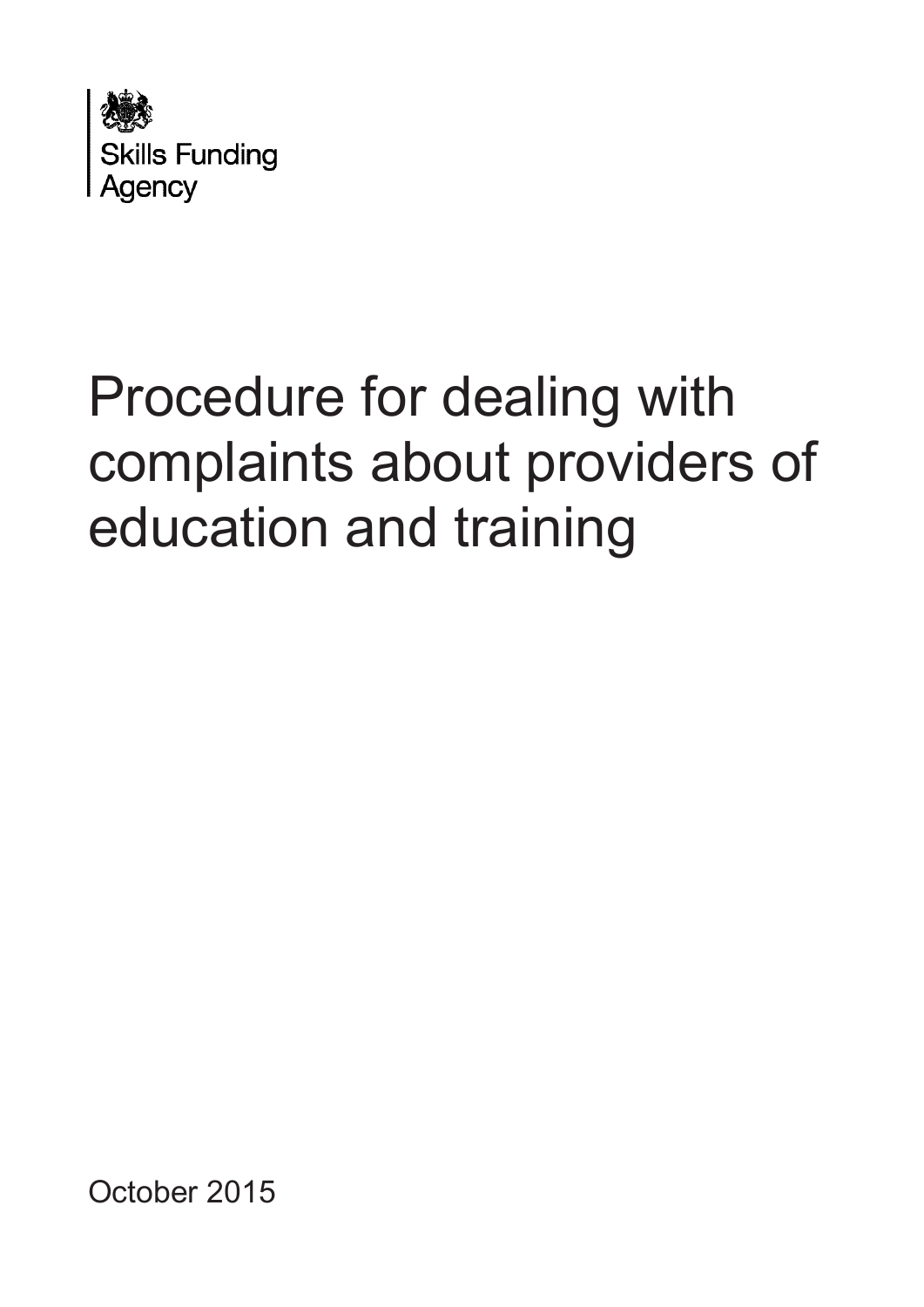## **Table of contents**

| Procedure for dealing with complaints about providers4 |  |
|--------------------------------------------------------|--|
|                                                        |  |
|                                                        |  |
|                                                        |  |
|                                                        |  |
|                                                        |  |
|                                                        |  |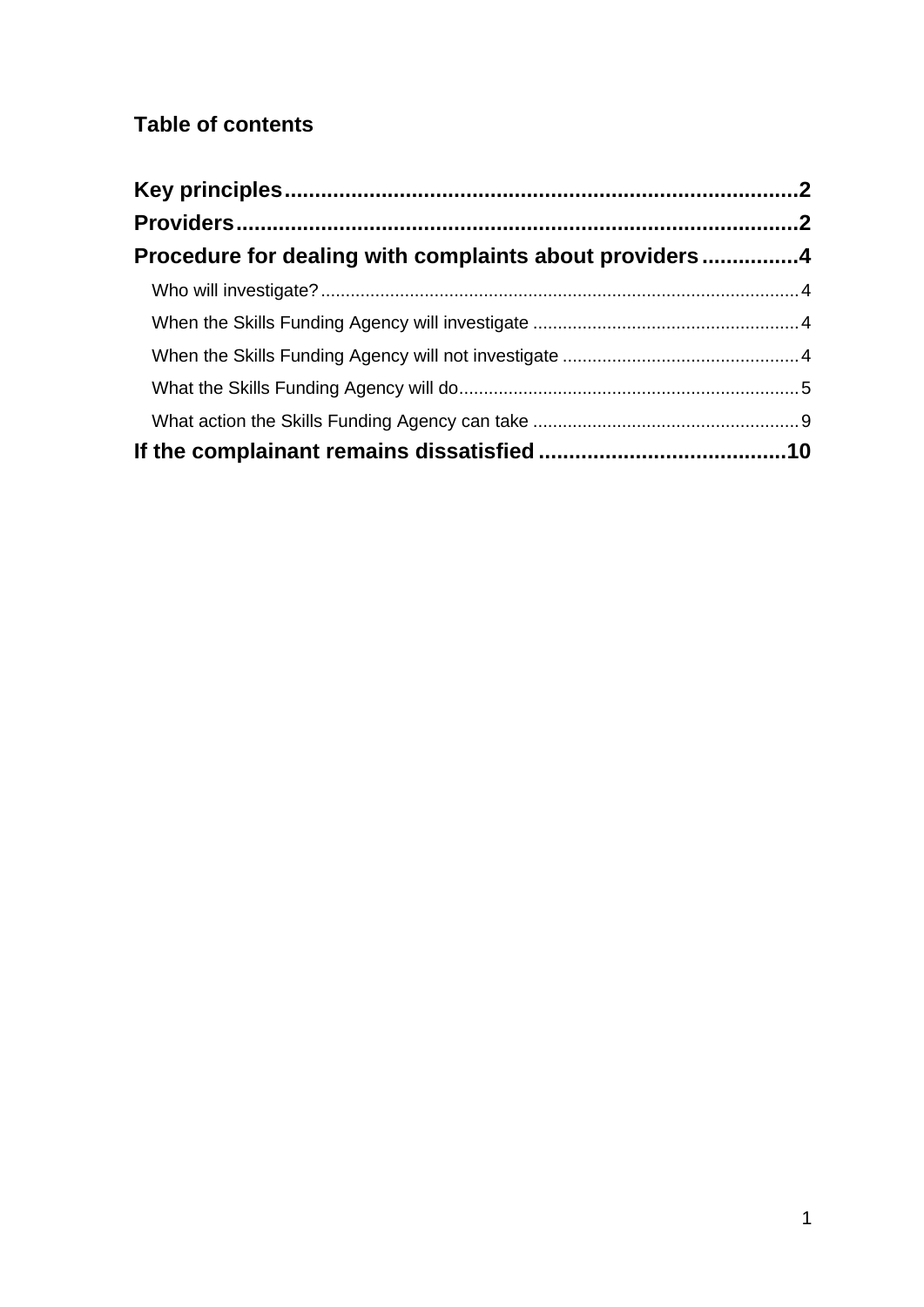### <span id="page-2-0"></span>**Key principles**

- 1) The Skills Funding Agency (SFA), on behalf of the Secretary of State, and Providers of Education and Training (Providers) should be receptive to genuine expressions of dissatisfaction.
- 2) The SFA was granted approval as a consumer Alternative Dispute Resolution body by the Chartered Trading Standards Institute (CTSI) on 30 September 2015.
- 3) We will deal with complaints promptly, fairly and proportionately.
- 4) Any action that we take as a result of complaints should help to improve the quality of education that further education (FE) colleges provide, post-19 education and training, and apprenticeships.
- 5) In dealing with complaints, the SFA will take account of its duty to promote equality and diversity.

#### <span id="page-2-1"></span>**Providers**

- 6) This procedure covers the following providers:
	- FE colleges (not including sixth-form colleges).
	- Those delivering apprenticeships.
	- Those delivering other education and training suitable for persons aged 19 and over and funded by the SFA.

We will investigate complaints about all courses that the SFA funds and those courses funded by an Advanced Learning Loan.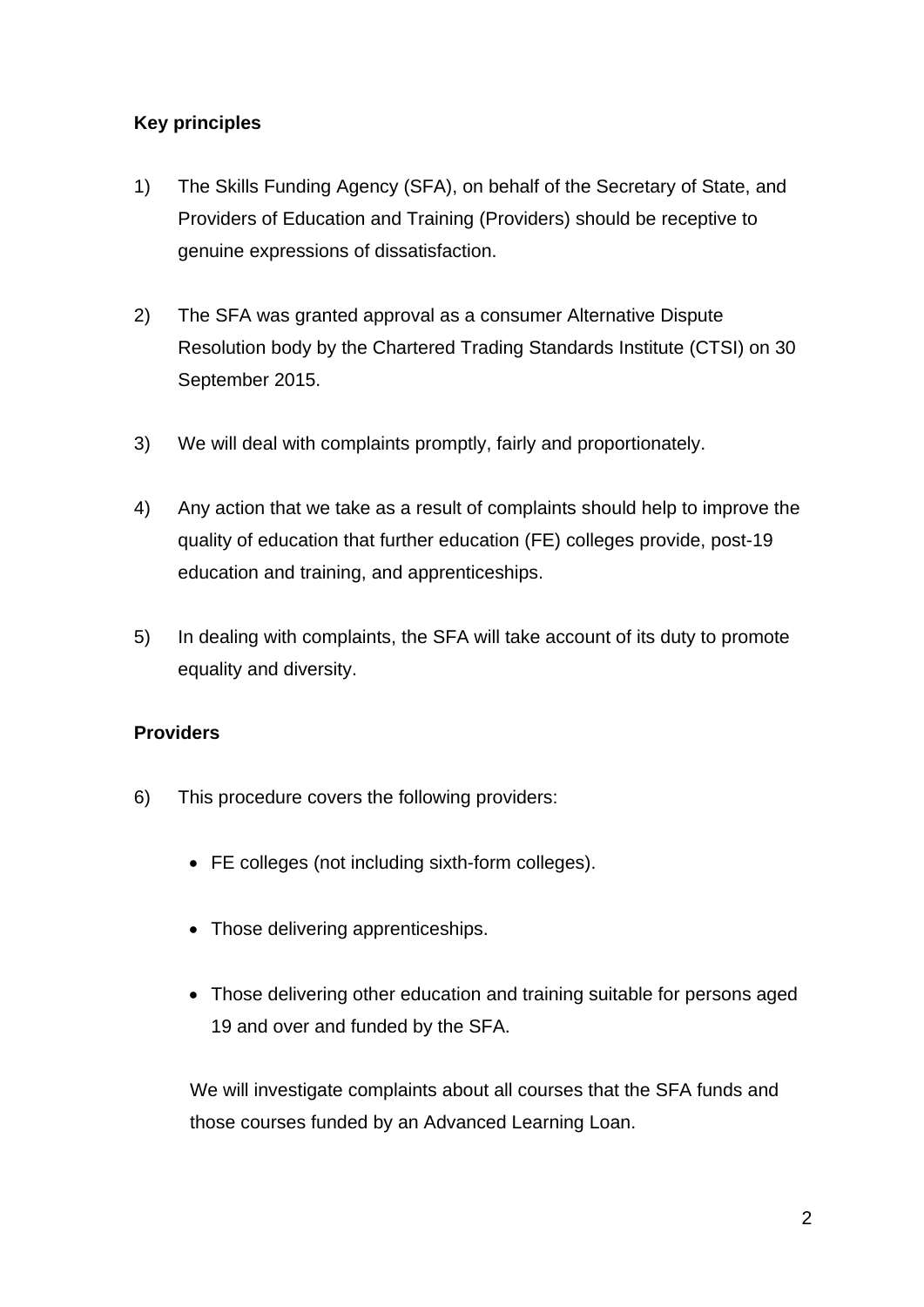- 7) Providers are required to have published procedures for handling complaints. These procedures should contain a process by which a learner or other organisation can make a complaint, have it investigated, reviewed and resolved. The procedure should also outline the process, timescales and named individuals.
- 8) Providers should ensure that learners understand all details of the complaints procedure and make complaints information available in other formats (for example, Braille, large print, other languages).
- 9) Providers should have an appeals process to deal with any challenges to the decision.
- 10) Providers should ensure that learners or other organisations receive relevant information about such procedures. They should also supply them with relevant contact details for the SFA when they cannot resolve complaints themselves.
- 11) The SFA will not usually investigate complaints until the provider's procedure, including the appeal, has been exhausted. If the SFA believes that the provider is not dealing with a complaint appropriately or effectively, we may intervene before the provider's procedure has been exhausted.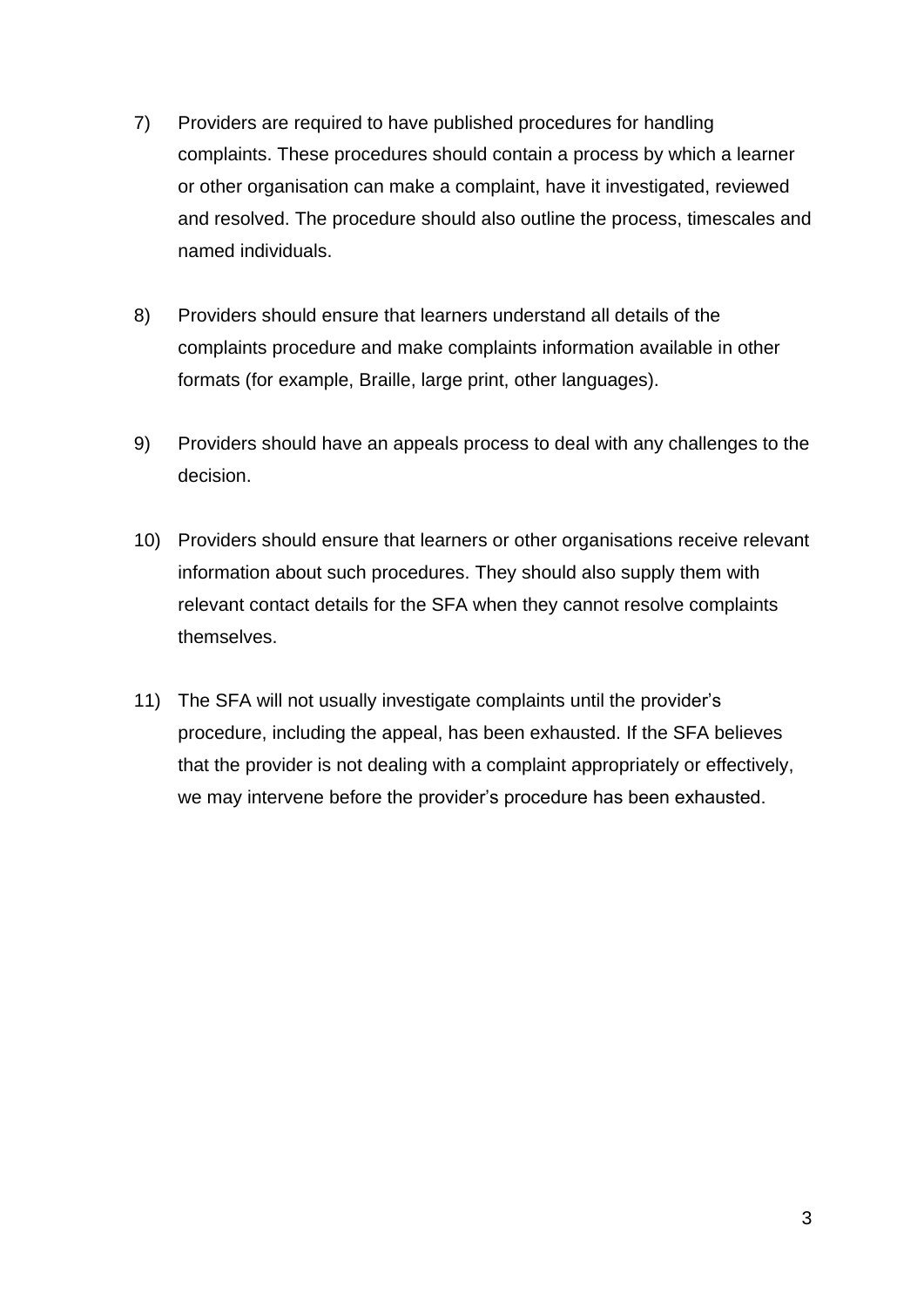### <span id="page-4-0"></span>**Procedure for dealing with complaints about providers**

### <span id="page-4-1"></span>**Who will investigate?**

- 12) Forward complaints about providers to the Complaints Team, Skills Funding Agency, Cheylesmore House, Quinton Road, Coventry, CV1 2WT or email [complaintsteam@sfa.bis.gov.uk.](mailto:complaintsteam@sfa.bis.gov.uk)
- 13) We will appoint an appropriate officer to investigate the complaint.
- 14) If the complaint concerns an allegation of fraud or financial irregularity, we will pass it to the Strategic Intervention Team for investigation.

#### <span id="page-4-2"></span>**When the Skills Funding Agency will investigate**

- 15) We **can investigate** complaints about:
	- the quality or management of education and training
	- undue delay or non-compliance with published procedures
	- poor administration by the provider
	- equality and diversity issues (except where there is a more appropriate mechanism for dealing with the matter through the court, tribunals or other organisations)
	- health and safety concerns (unless these are matters for the Health and Safety Executive)

#### <span id="page-4-3"></span>**When the Skills Funding Agency will not investigate**

16) We **will not investigate** complaints about: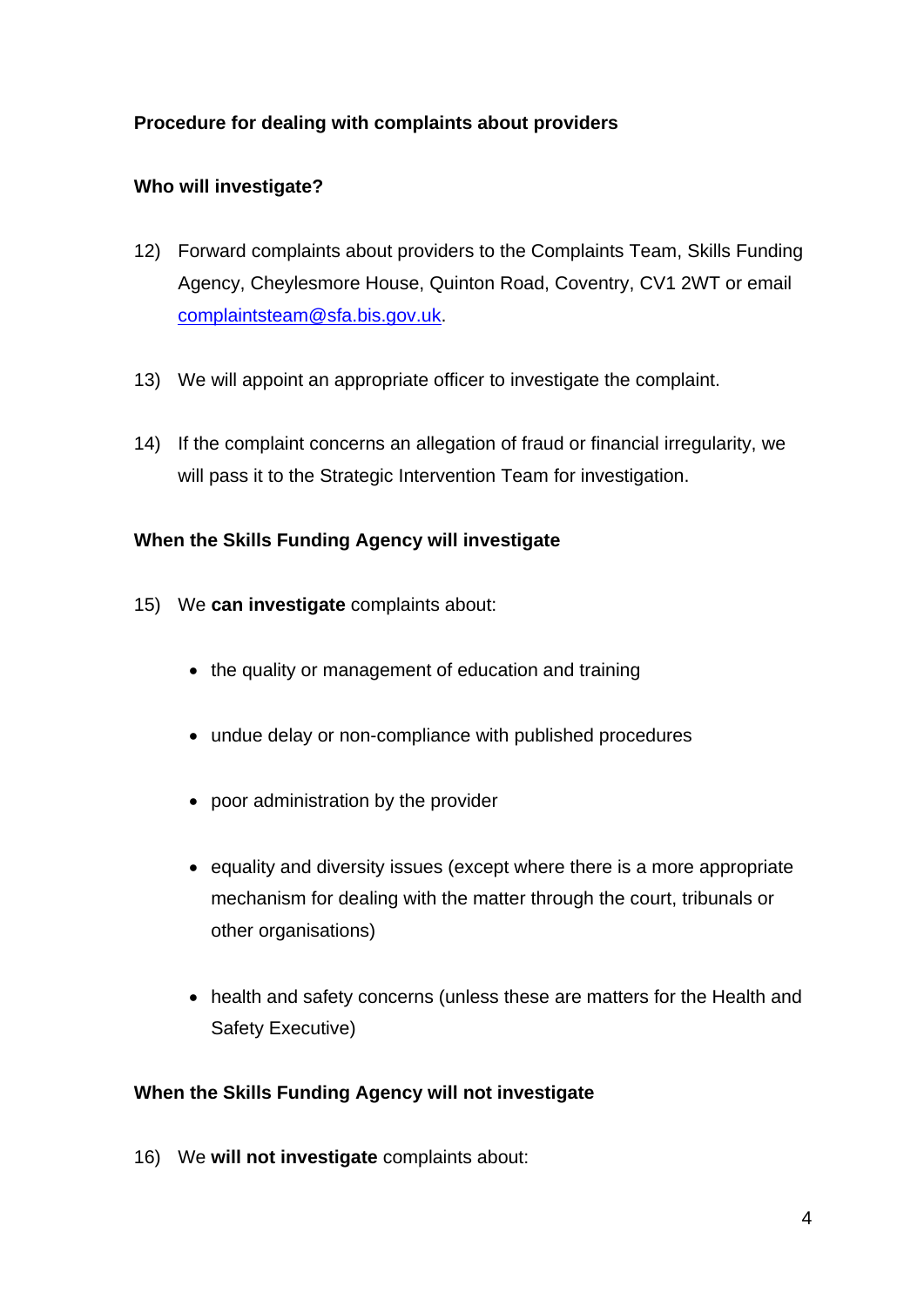- examination results or curriculum content where a more appropriate form of redress would be the examining body or the Office of Qualifications and Examinations Regulation (Ofqual)
- individual employment issues (not in the wider public interest), which are a matter for the employer and the employee where employment law provides appropriate remedies
- contractual disputes which arise from a contractual agreement between a provider and a party providing services to the provider or from someone who is not a consumer of the provider's services
- matters that are the subject of legal action
- Higher education (HE) courses in FE colleges, which you should direct to the Office of the Independent Adjudicator for HE
- 17) Except in relation to complaints about irregularity, we will not usually investigate complaints more than 12 months after the decision or action was taken.
- 18) We reserve the right not to investigate vexatious or malicious complaints.

#### <span id="page-5-0"></span>**What the Skills Funding Agency will do**

- 19) On receipt of a complaint the appropriate officer should check:
	- the matter is one which the SFA can investigate
	- if the decision or action complained about occurred more than 12 months ago (if so, the SFA will not normally investigate, unless the complainant has good reason for the delay in making the complaint)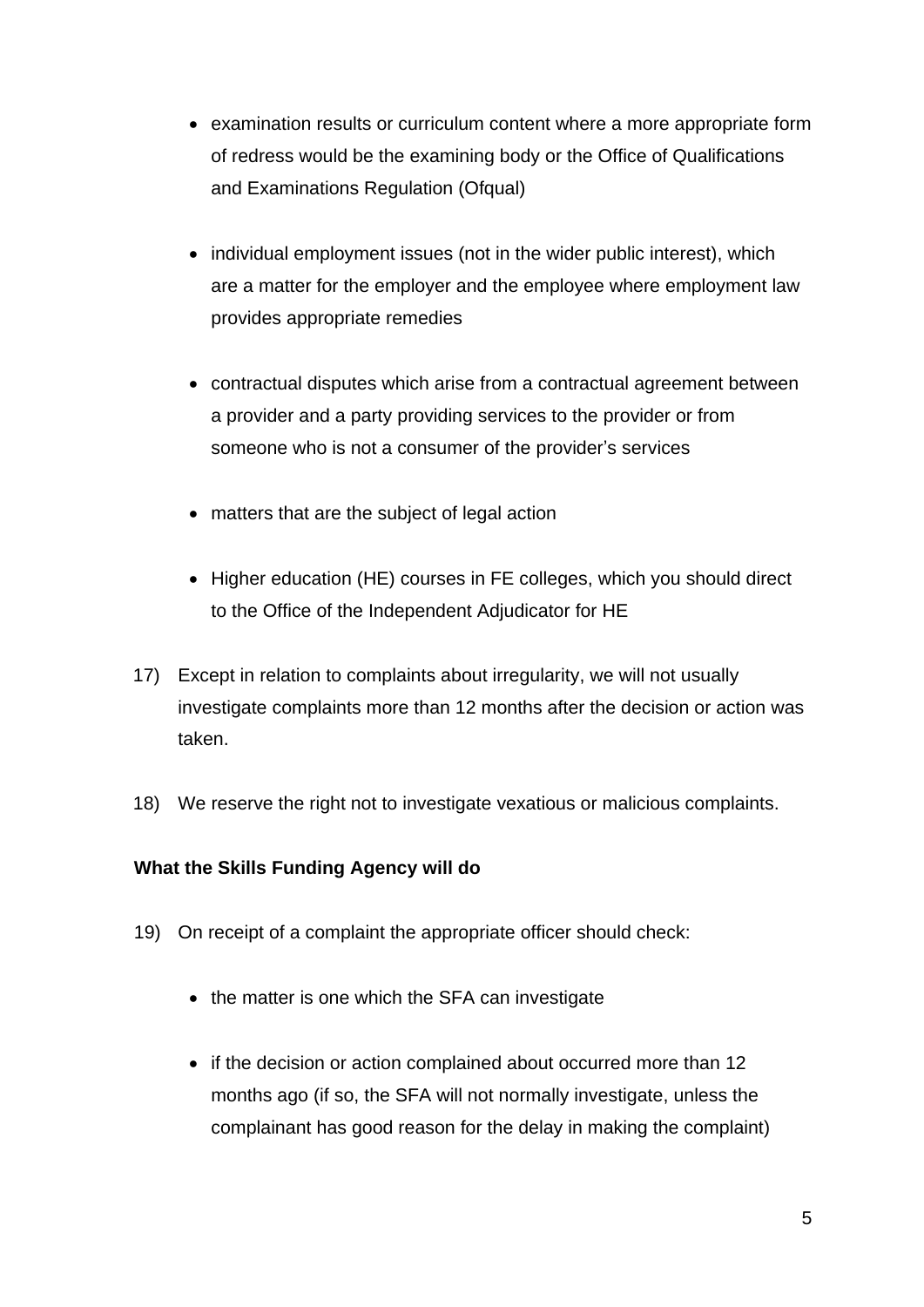- whether the allegations relate to fraud or irregularity (if so, the appropriate officer shall notify the Strategic Intervention Team to discuss appropriate investigation procedures)
- the appropriate officer should consider whether it is possible to resolve the complaint informally and, if the complainant agrees, should arrange to contact the provider to explore whether they can resolve the complaint
- 20) Within five working days of receiving a complaint the appropriate officer should acknowledge receipt and send a copy of this procedure to the complainant. The appropriate officer should inform the complainant whether the complaint is one which the SFA will investigate. In cases alleging fraud or irregularity the appropriate officer will inform the complainant that their complaint has been passed to the Strategic Intervention Team for response. Please note that the Strategic Intervention Team's timescales vary, as investigations usually take longer (see paragraph 32).
- 21) If the SFA is to investigate the matter, we will ask the complainant to provide the following:
	- Details of their complaint in writing or by email (if they have not already provided this).
	- Confirmation that the provider's complaints procedures have been exhausted, including any appeals procedure, unless the complaint is about potential financial irregularity.
	- Permission to disclose details of their complaint to the provider concerned (however, if the complaint is about potential financial irregularity, we will respect anonymity as long as it does not impede an investigation).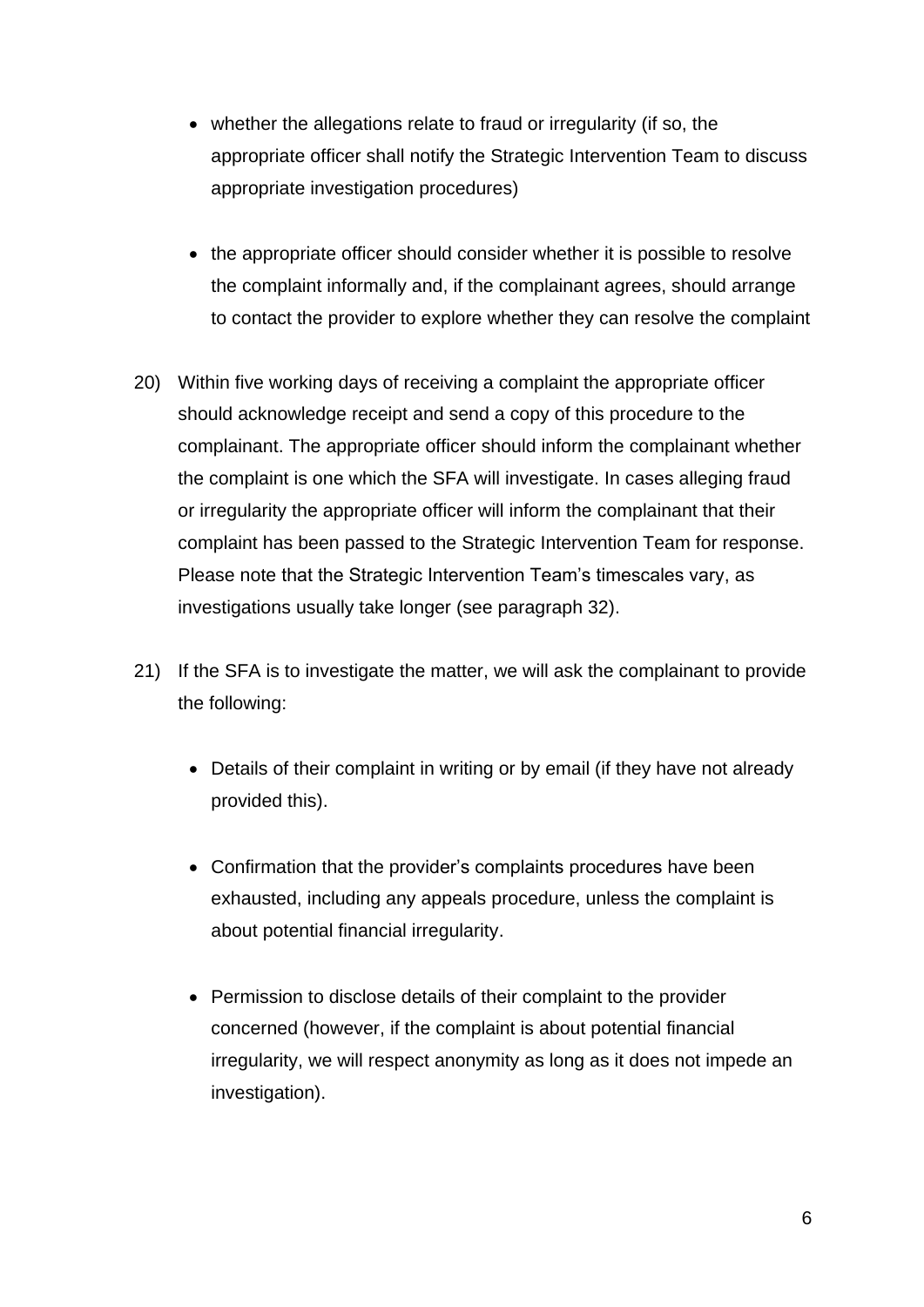In the case of a complaint about potential financial irregularity, the Strategic Intervention Team may seek further information from the complainant through a telephone or face-to-face meeting.

22) If the complainant has difficulties in providing details in writing, the appropriate officer should consider alternative ways of receiving the information.

The SFA will consider complaints made on behalf of a complainant, or assisted by a third party with written permission from the complainant. The complainant will need to confirm in this permission that they agree that the SFA can communicate with that third party on their behalf.

- 23) Within five working days of receiving the written complaint the appropriate officer should prepare a summary of the complaint and send it to the complainant for approval. The complainant should have five working days to respond to this document.
- 24) The appropriate officer should consider any response from the complainant and, if appropriate, amend the summary of complaint before sending this to the provider. The appropriate officer should ask the provider to provide the following within 10 working days:
	- Details and copies of the relevant procedures.
	- Confirmation that their procedures have been exhausted.
	- A response to the summary of complaint, together with relevant documents.
	- Confirmation that we can show the information provided to the complainant.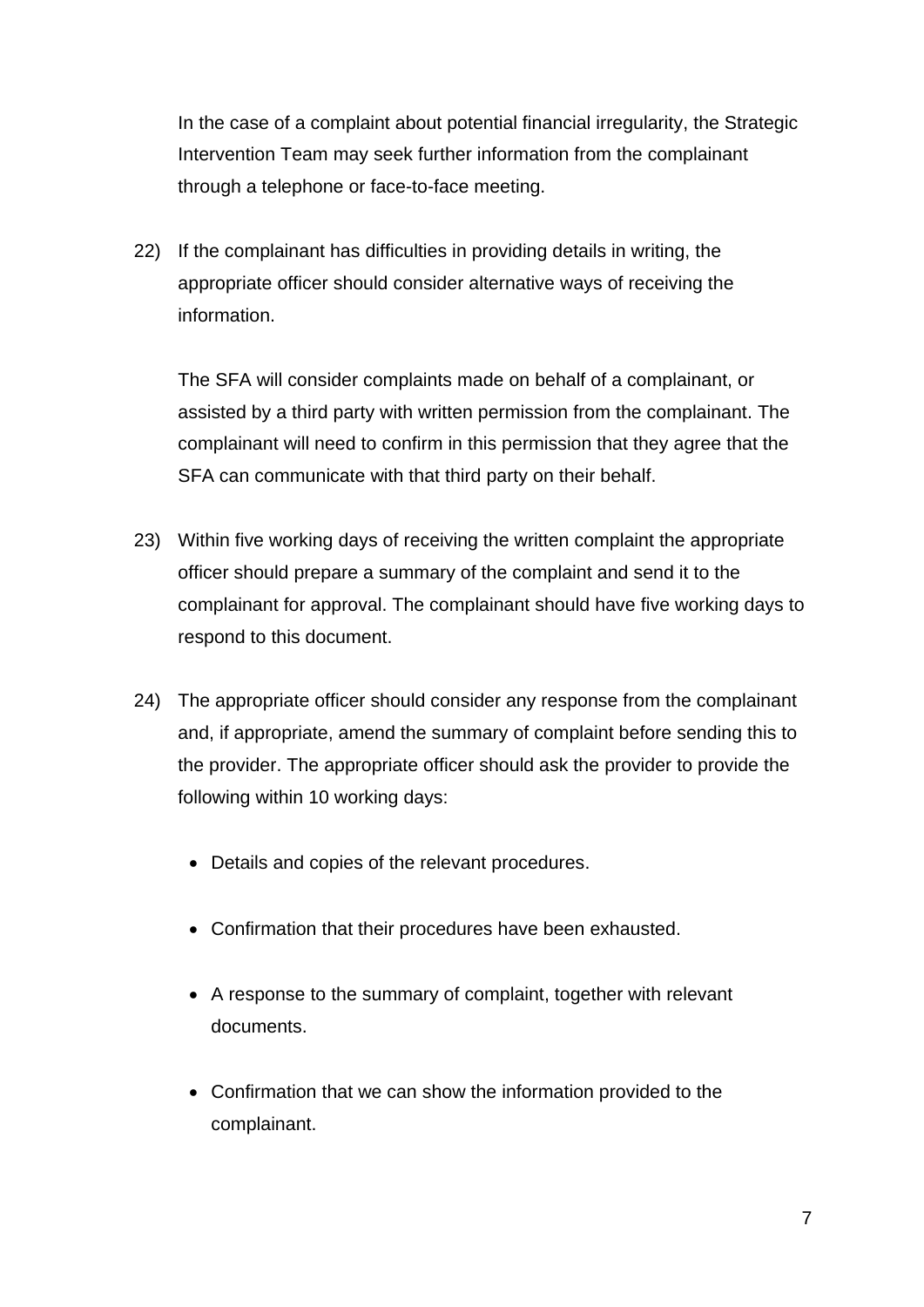- 25) If at any stage the appropriate officer is satisfied that procedures at the provider have not been properly exhausted, they should write to the parties to indicate that they will not investigate the matter further. Where the appropriate officer judges that the provider has unduly delayed resolving the complaint, or that there is no prospect of the provider resolving the complaint within a reasonable timescale, the SFA may continue to investigate.
- 26) On receipt of the relevant documents and response from the provider, the appropriate officer shall provide the provider's response to the complainant and seek confirmation within five working days as to whether the complainant remains dissatisfied.
- 27) If the matter has not been resolved within 20 working days of agreeing the summary with the complainant, the appropriate officer should consider each aspect of the summary of complaint and determine whether to uphold the complaint, on the balance of probabilities.
- 28) If the appropriate officer cannot resolve the position on the information available, they shall arrange to contact the parties to obtain all necessary further information. If necessary, the appropriate officer can arrange to meet with either or both of the parties. Normally, the information received and the notes of any meeting are disclosed to both parties.
- 29) Once the appropriate officer has made a provisional decision in relation to the complaint, they should send draft findings to each of the parties, providing them with an opportunity to respond within five working days.
- 30) The appropriate officer should consider responses before confirming the findings. The appropriate officer should finalise the findings within five working days and send it to each of the parties. This concludes the investigation.
- 31) If at any point during the investigation the appropriate officer encounters a delay in responding to/providing correspondence, the appropriate officer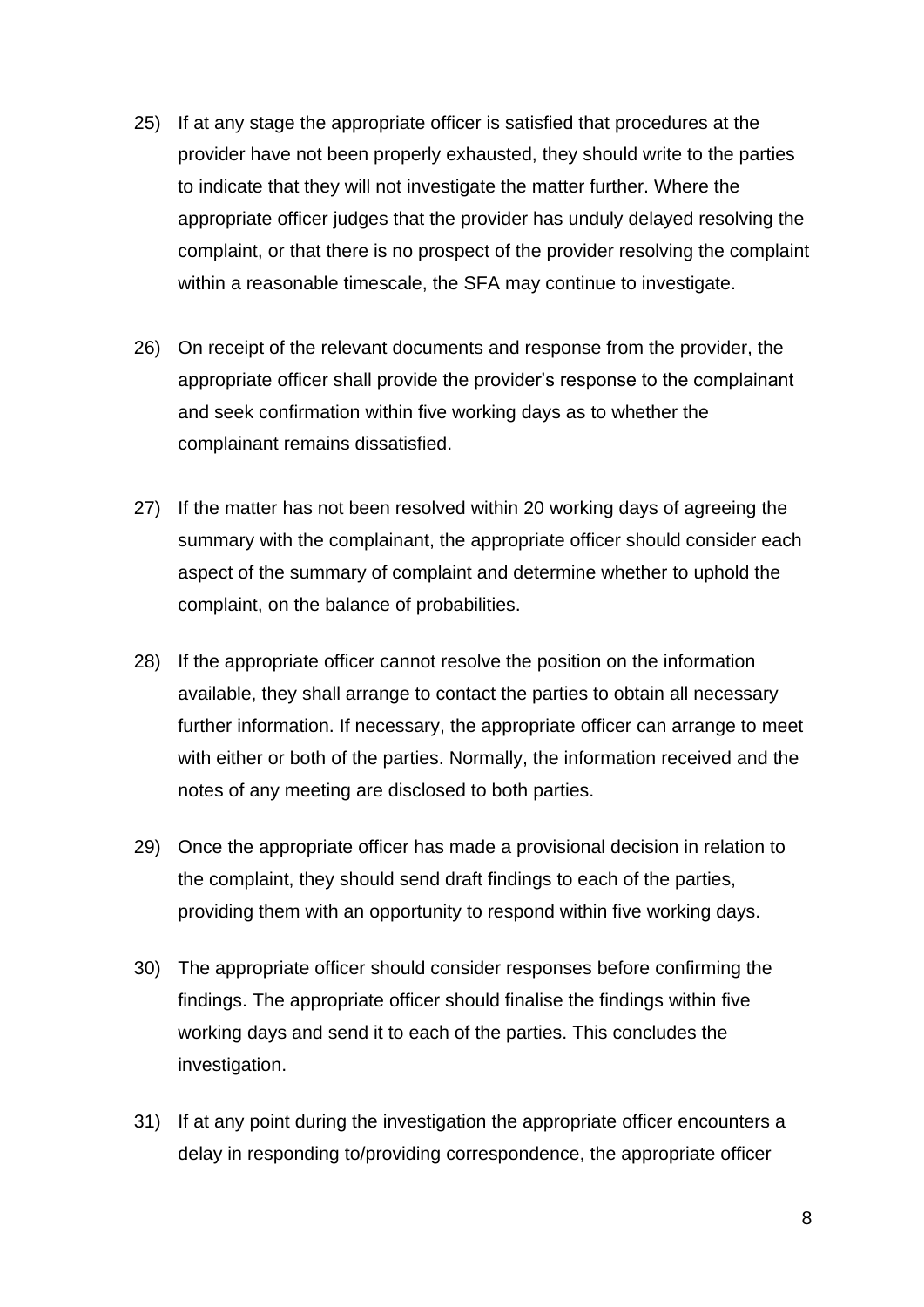should notify the complainant of the delay and provide details of when to expect a response.

32) Timescales for investigations into complaints about potential financial irregularity may be significantly longer. The Strategic Intervention Team will make every effort to inform complainants of progress and expected timescales. However, where a case is referred elsewhere (for example to the police), it may be necessary for information to remain confidential until all enquiries are completed.

#### <span id="page-9-0"></span>**What action the Skills Funding Agency can take**

- 33) If a complaint is upheld, the SFA shall consider taking action against the provider in accordance with the key principles. The SFA may take the following action:
	- Ask the provider to review its procedure to ensure non-recurrence.
	- Ask the provider to review its decision in the individual case.
	- Where the complaint is about a course funded by an Advanced Learning Loan, ask the provider to reimburse the complainant and/or the Student Loans Company part or all of the value of the Loan.
	- Where the provider is an FE college, require the college to provide appropriate education to a named individual between 16 to 18 years old.
	- Where the provider is an FE college impose additional conditions of funding.
	- Consider the eligibility of provision for funding.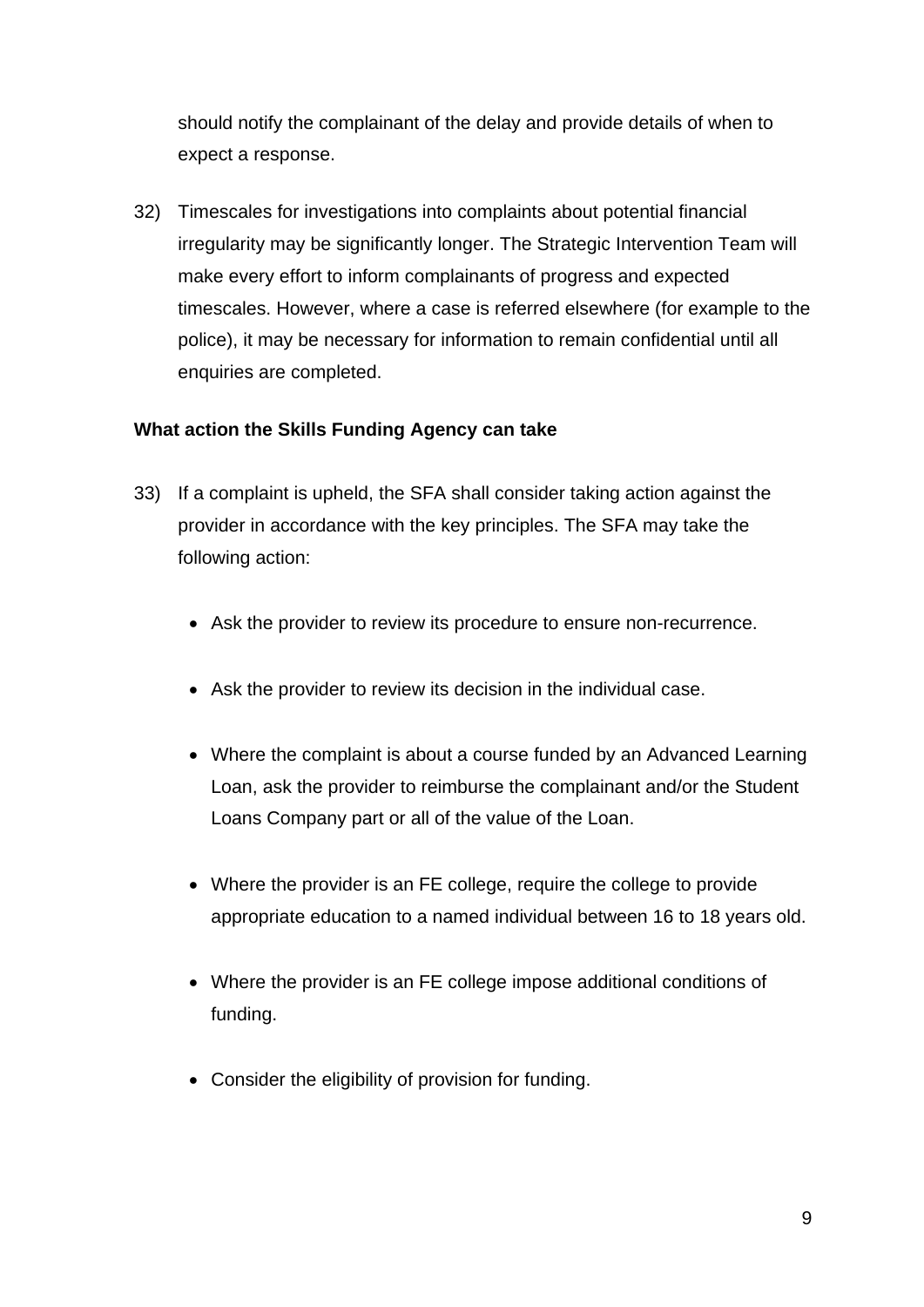- Where the provider is an FE college, consider intervention in the management of the college.
- Invoke the clauses in the contract between the provider and the SFA relating to the breach.
- Terminate the contract.
- Recommend inspection of the provider to the Secretary of State.
- In cases of financial irregularity, recover funds and refer matters to the police (where there is evidence of a crime) and apply the SFA's policy on Funding Higher Risk Providers and Subcontractors.

#### <span id="page-10-0"></span>**If the complainant remains dissatisfied**

- 34) If a complainant is dissatisfied with the way the SFA has dealt with their complaint against a provider, they should write to the Complaints Adjudicator, Legal and Governance Team, Skills Funding Agency, Cheylesmore House, Quinton Road, Coventry, CV1 2WT.
- 35) The Complaints Adjudicator will **not** investigate the original complaint against the provider but will look at whether the complaint has been handled appropriately. Complainants can also send any queries about this to [complaintsteam@sfa.bis.gov.uk.](mailto:complaintsteam@sfa.bis.gov.uk)